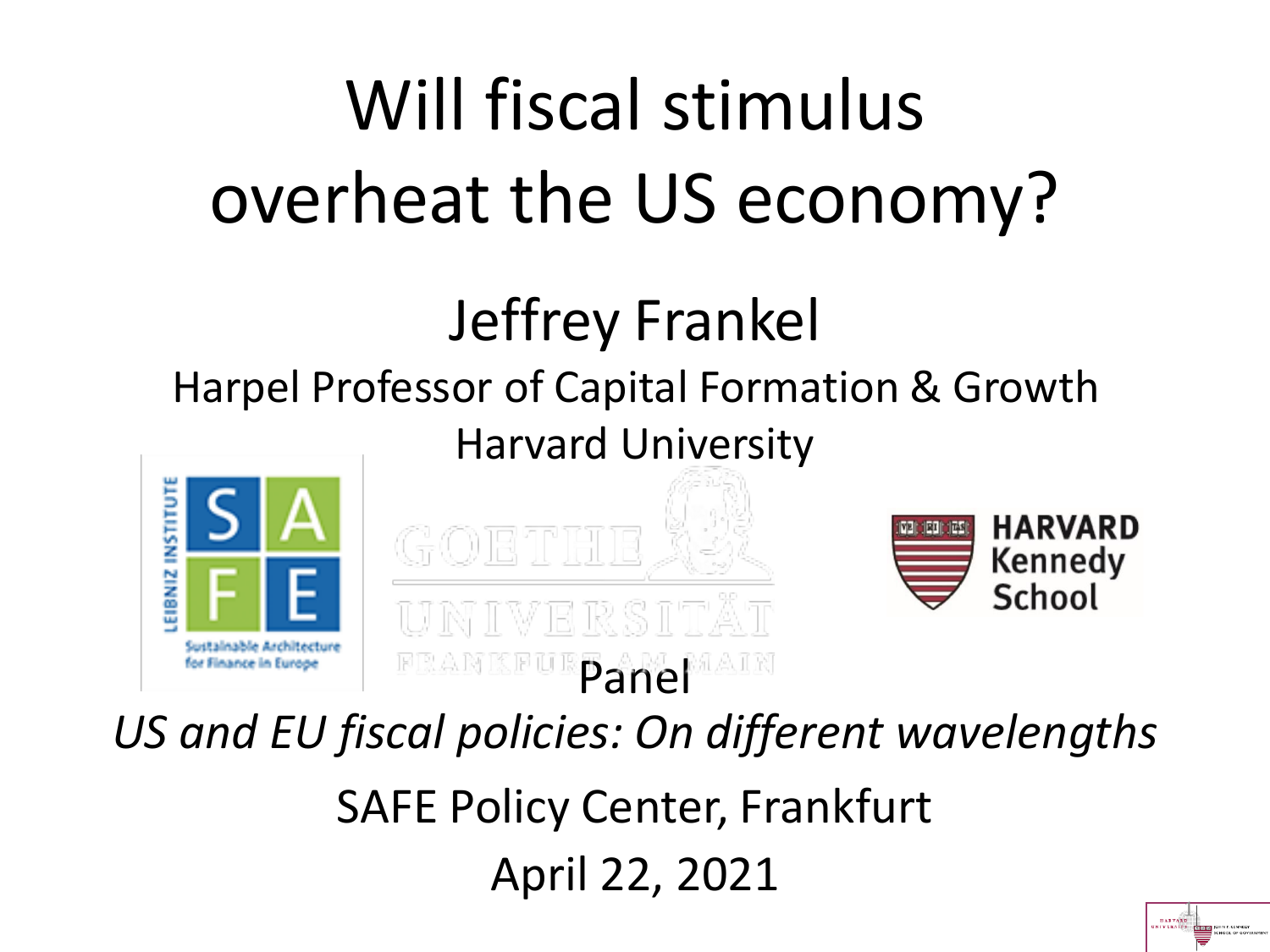# Will the US economy overheat?

- Reasons to think so:
	- Biden's \$1.9 trillion relief package (American Rescue Plan)
	- + infrastructure bill, \$2.3 tr., 10 years (American Jobs Plan);

2

- coming on top of big transfers in 2020,
- + pent-up demand (\$ 1½ 2 trillion extra savings),
- + aggressive Fed stimulus.
- My bottom line:
	- US overheating is very likely, if defined as GDP **>** potential.
	- Less likely, if it is defined as inflation above what the Fed wants.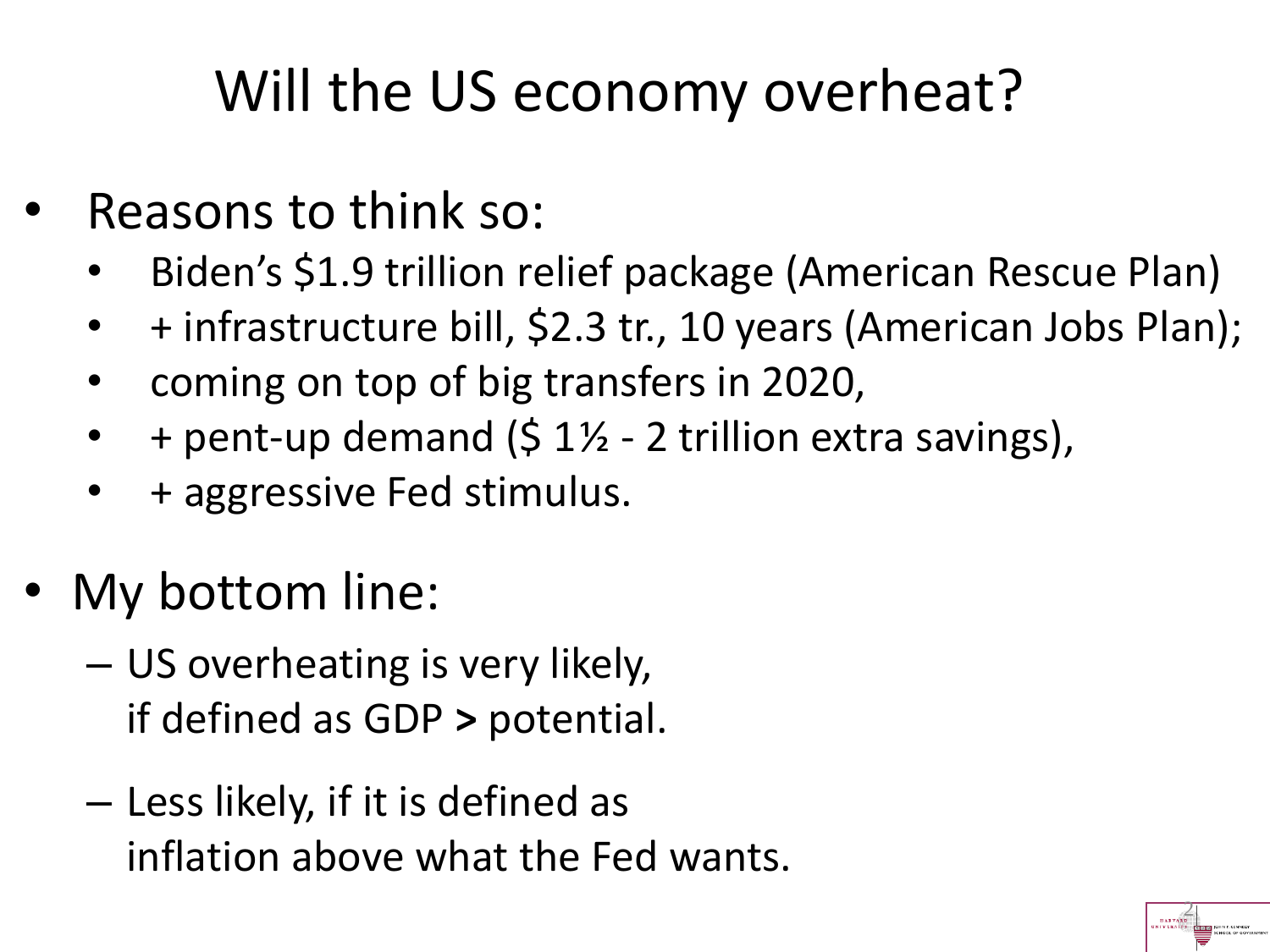## The basic multiplier logic is simple

- as laid out by Summers in his *W.Post* column, Feb.4.
- The Keynesian multiplier normally is high when interest rates & inflation remain low.
- Call the multiplier 1.0,
	- since some of the transfers will again be saved
	- & long-term interest rates may rise.
		- 10-yr rate has already risen since January, to 1.6%.
- $\cdot$  1.0 x \$1.9 trillion = \$1.9 trillion = 9 % of GDP.
- GDP at end-2020  $\approx$  3 % below estimated potential.
- => 9% boost would put GDP 6 % *above* est. potential.
- Even a 0.5 multiplier would put us 1 % above potential.

3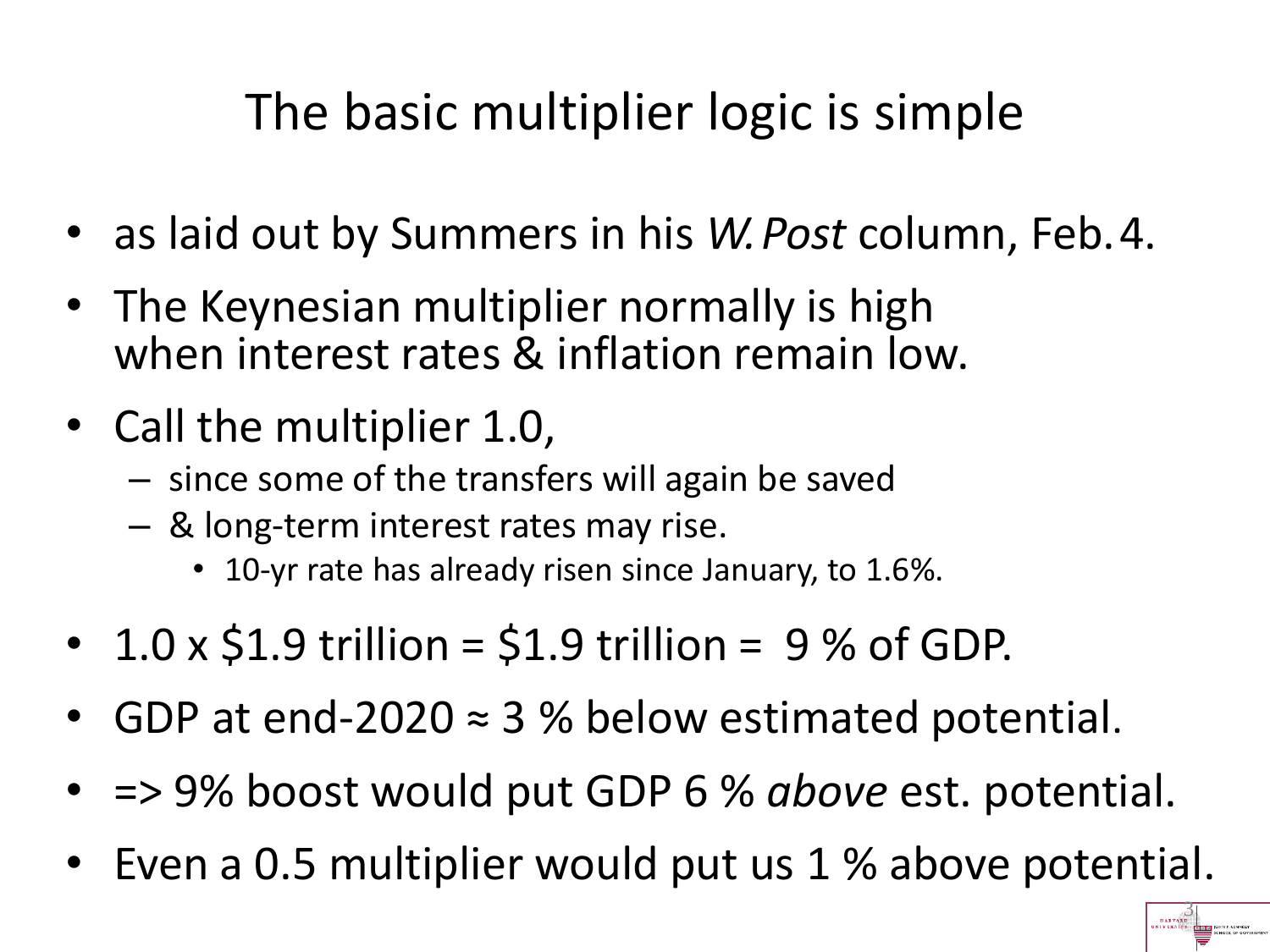#### CBO-estimated output gap

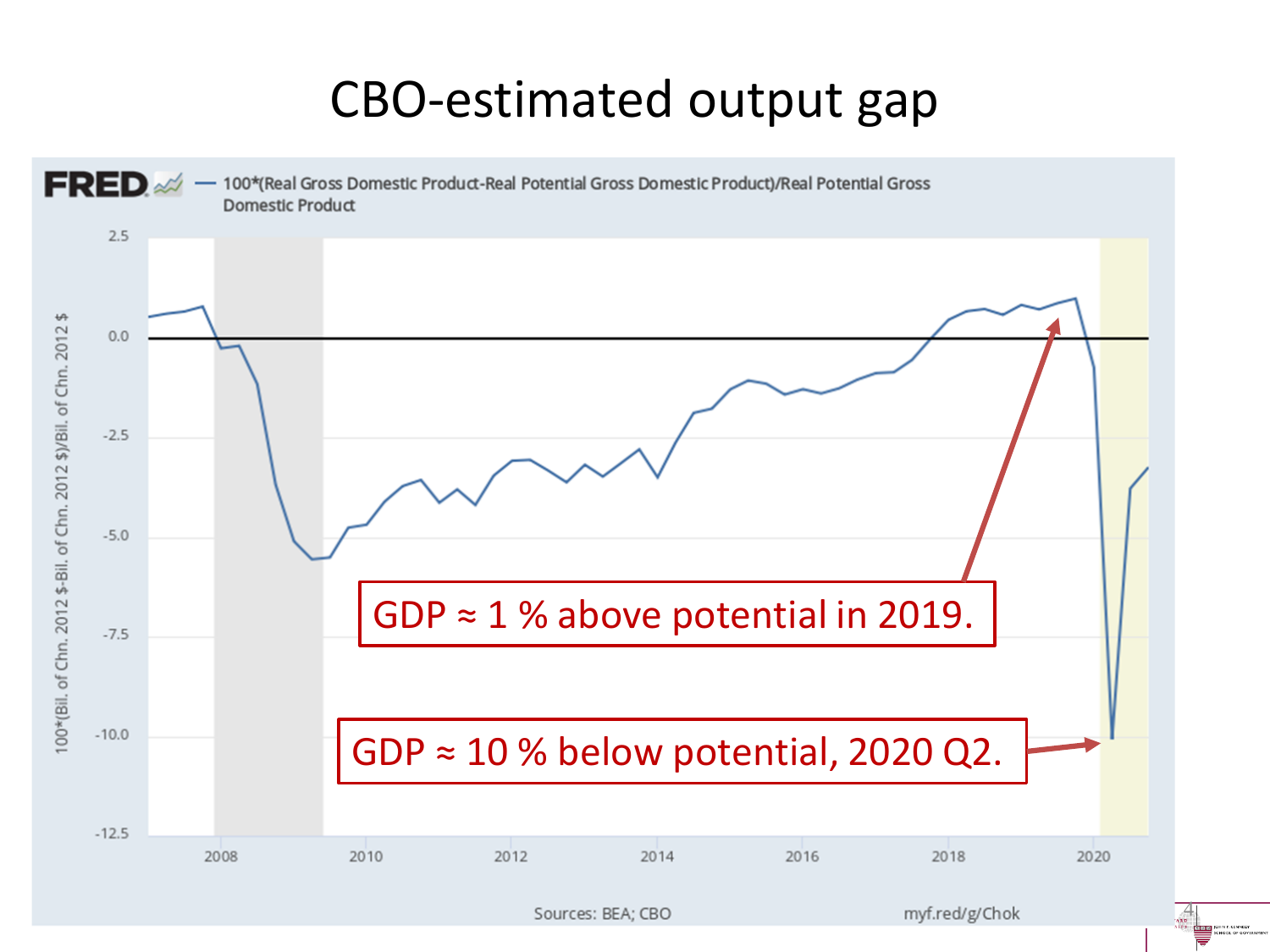#### **A Shrinking Output Gap**

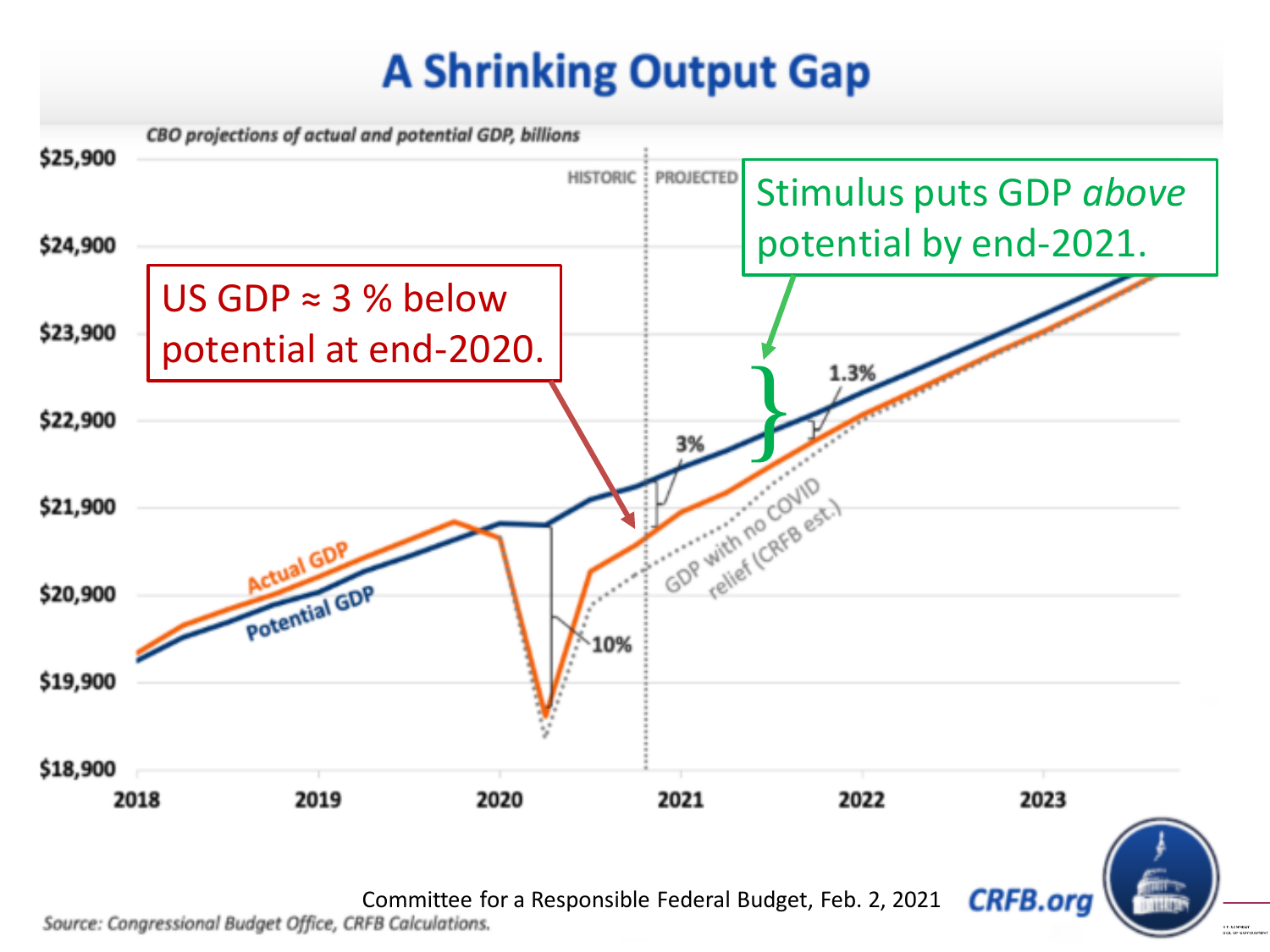#### Planned 2021 stimulus in US >> in Eurozone or Japan.

#### Differences in fiscal policy and health management are affecting output



#### 11 **OBD**) OECD

Note: LHS: Calculations are based on December 2020 projections. Cumulative fiscal support is measured as the cumulative change in net government lending as share of GDP 6 quarter of 2019. OECD, March 9, 2021

Source: OECD Economic Outlook database; national sources, and OECD calculations.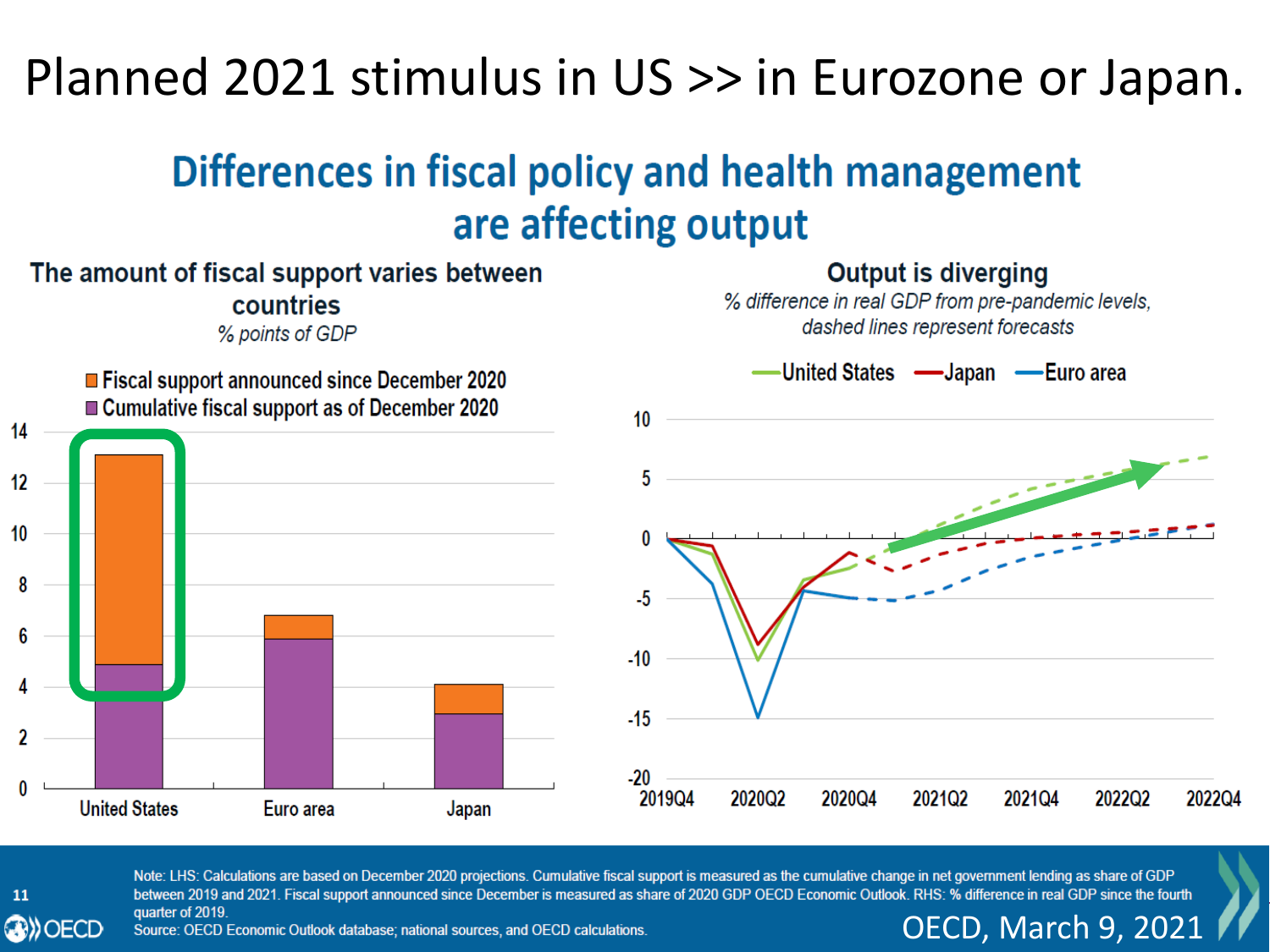Major counterargument: We may be underestimating potential GDP.

- <= inflation did not rise much in 2018-19,
	- when GDP was 1% above potential
		- & unemployment fell as low as 3  $\frac{1}{2}$  %.
- But a better explanation is a flat Phillips curve.
- After all, inflation also didn't *fall* very much 2010-14,
	- even though output was still below potential,
		- & unemployment was declining only slowly from its 10 % peak.
- Hence my conclusion that, though 2022 GDP will rise above potential, it is less likely that inflation will rise above what the Fed wants.

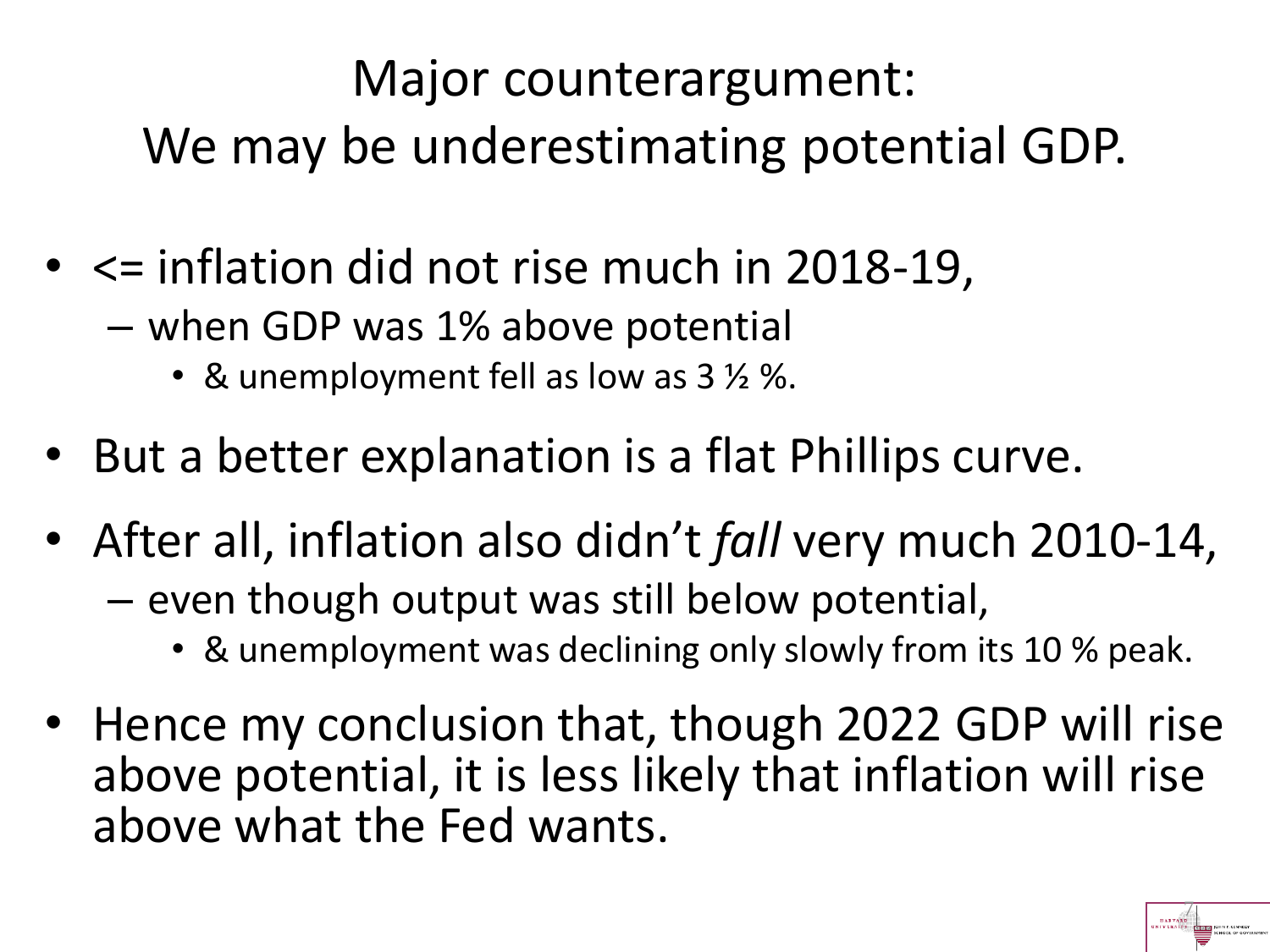*Other* possible downsides to so big an expansion, aside from inflation.

- Net national debt/GDP > 100%,
	- highest since 1945.
	- Unsustainable path, if interest rates rise.
	- But less of an issue for US than other countries
		- especially EMDEs.
- If the Fed succeeds in keeping interest rates low, it may prolong asset market bubbles.

8

- The trade deficit will rise,
	- which could exacerbate protectionism.. .
- Much depends on *how* the money is spent.
	- Mostly, it looks to be well-spent.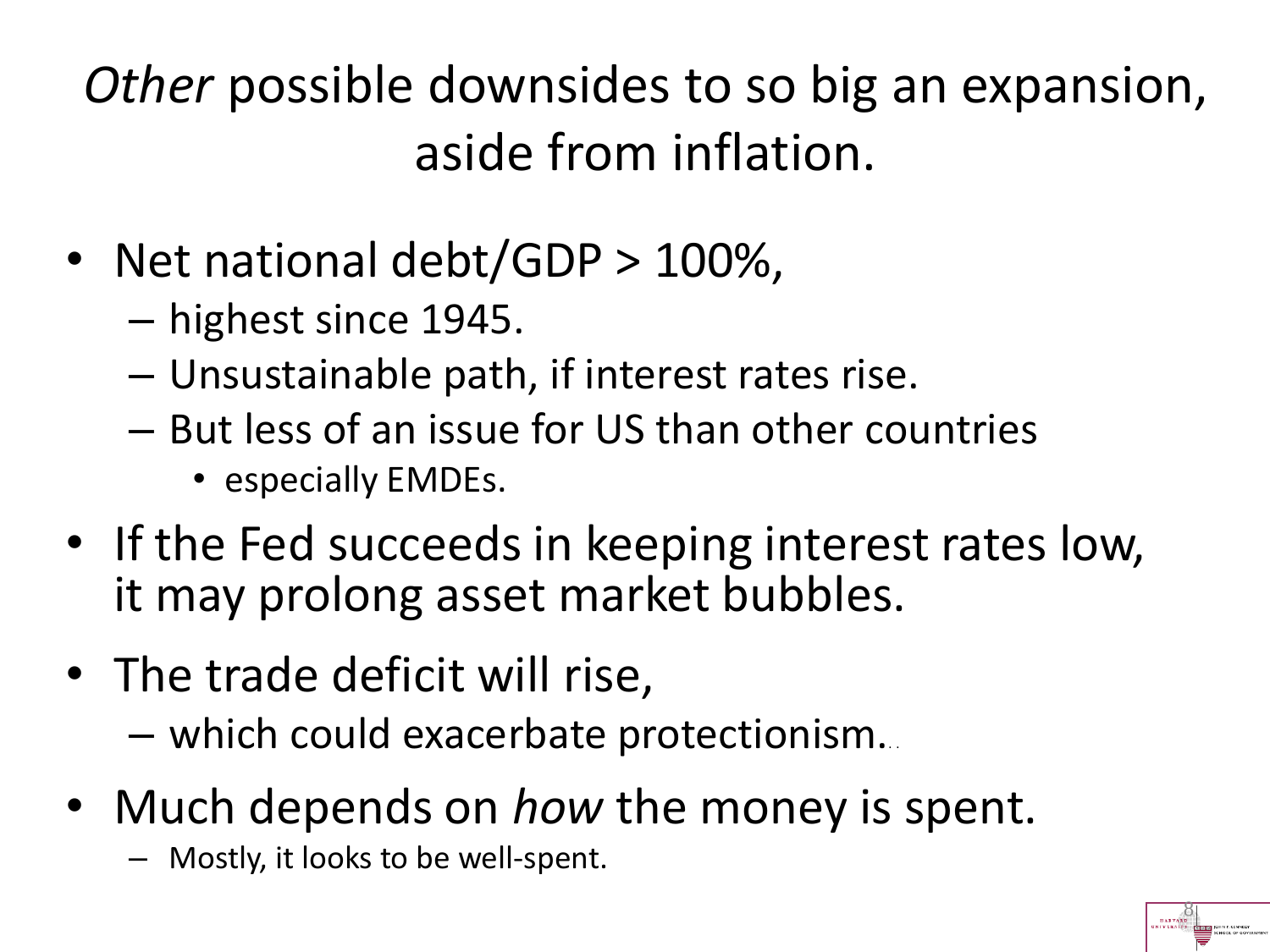#### US debt/GDP was set to exceed 100% in 2021, even before the Biden stimulus.

#### Federal Debt Held by the Public, 1900 to 2050

Percentage of Gross Domestic Product

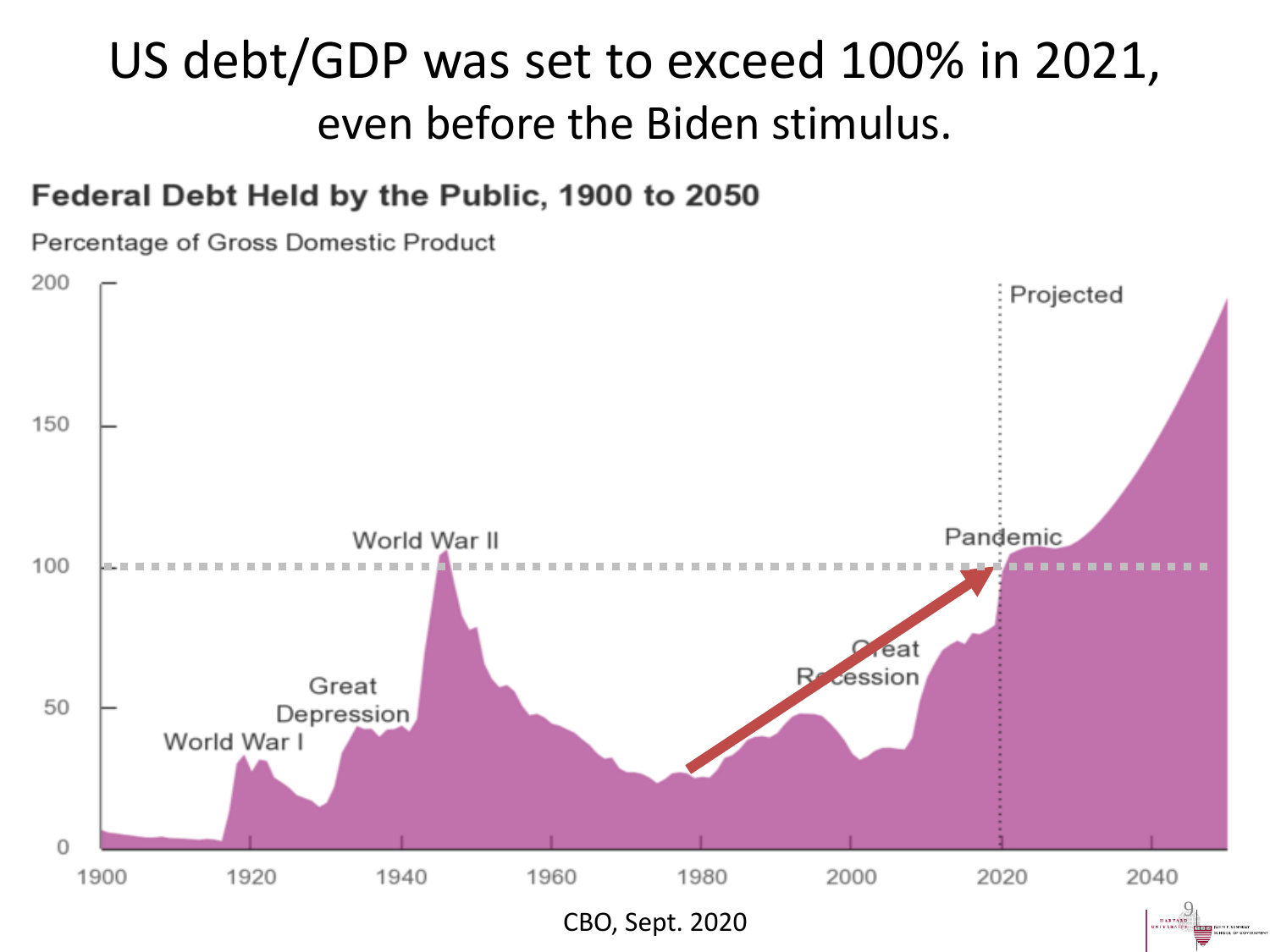## The "mistake of 2009"

- Obama's \$0.8 trillion stimulus was too little
	- & too short-lived.

– En

- It did help end the GFC recession in 2009 Q2;
- but the recovery was too slow.
- I'm not sure it was *Obama*'s mistake:
	- It was the most he could get through Congress,
		- given Republican opposition.
- Regardless, Biden is now making sure that the US doesn't repeat the mistake.

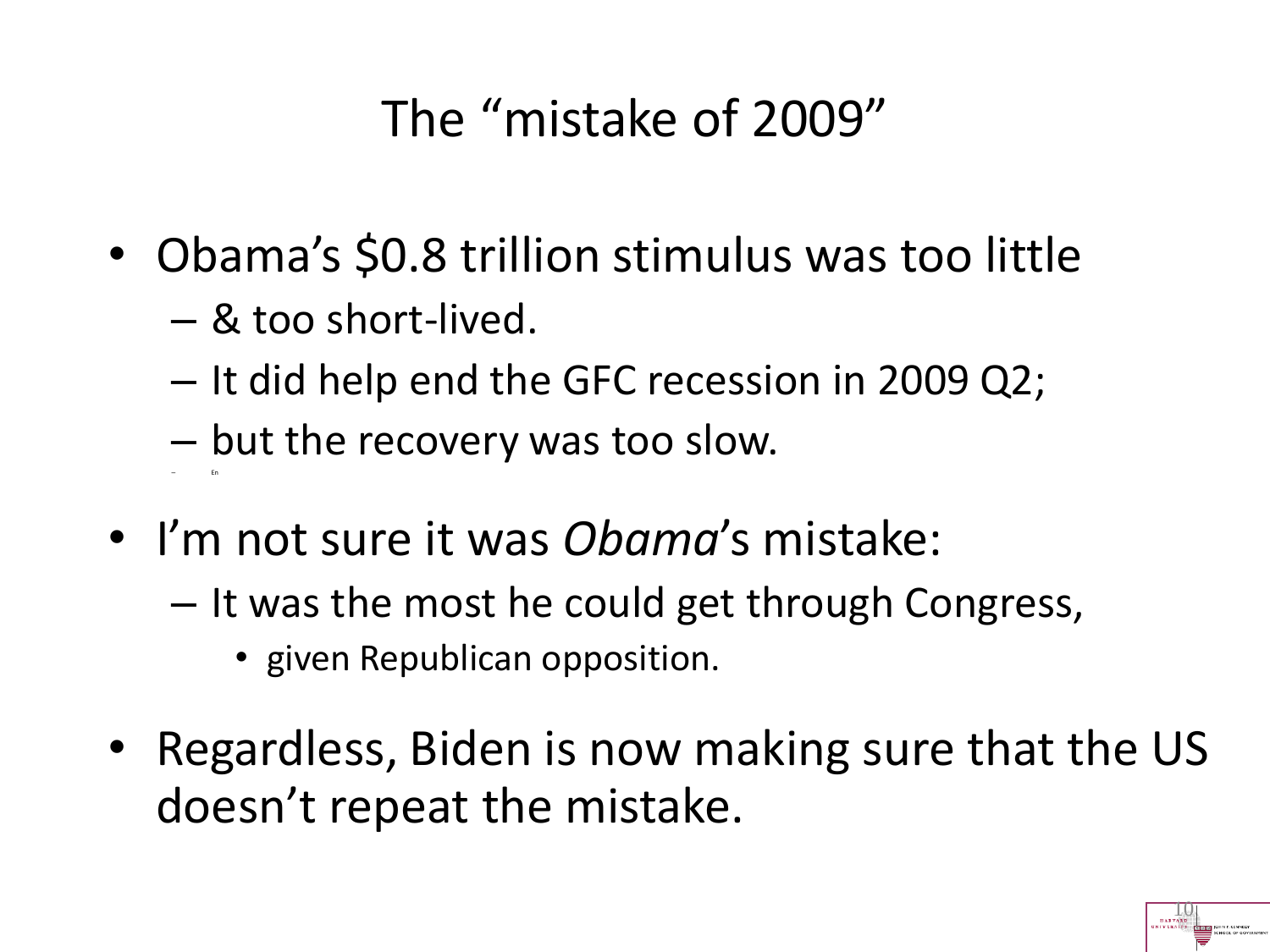# Will fiscal stimulus overheat the US economy?

# Jeffrey Frankel Harvard University





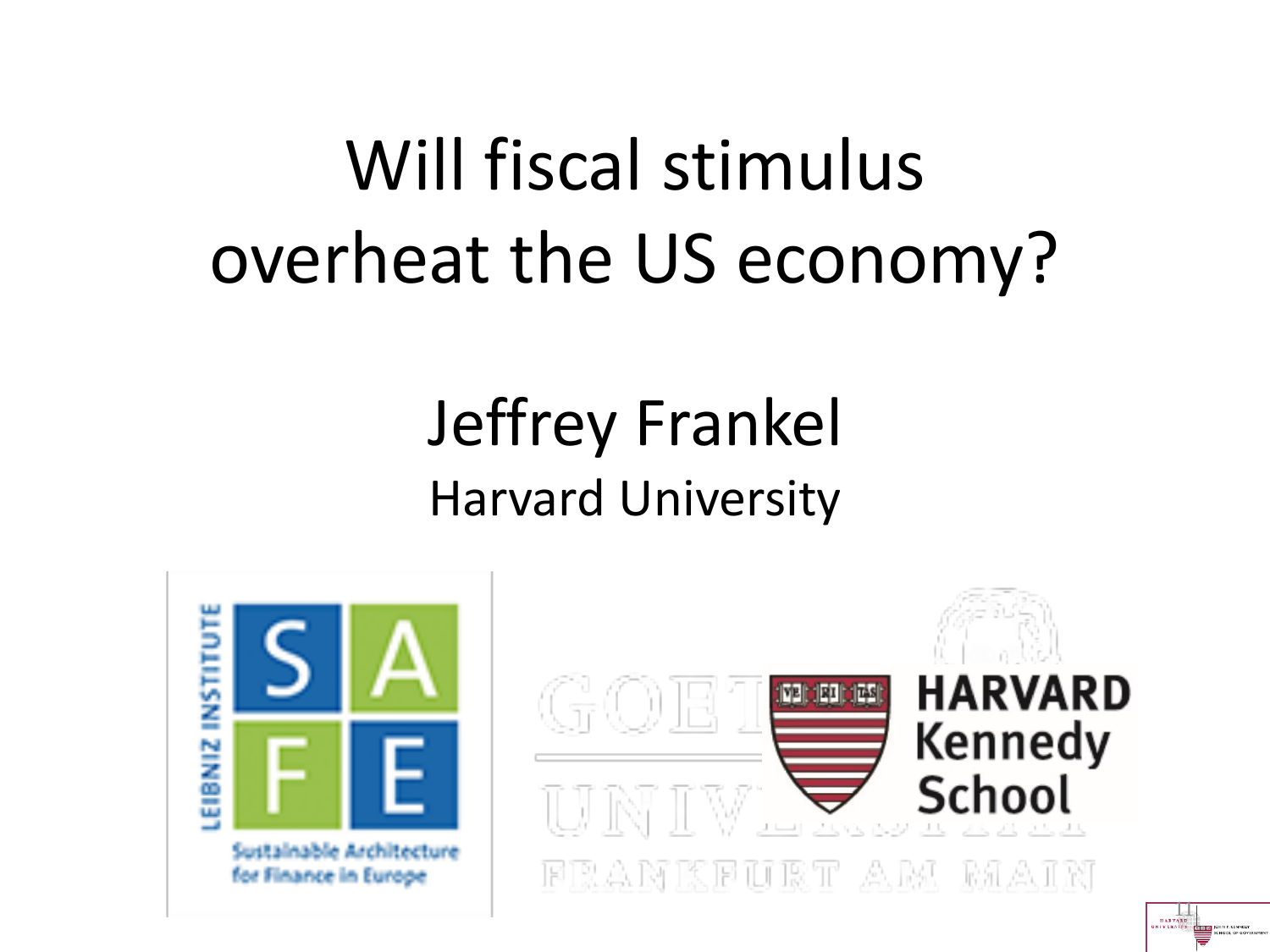#### **Appendix: Obama stimulus helped end recession in 2019.**

But subsequent recovery was slow.

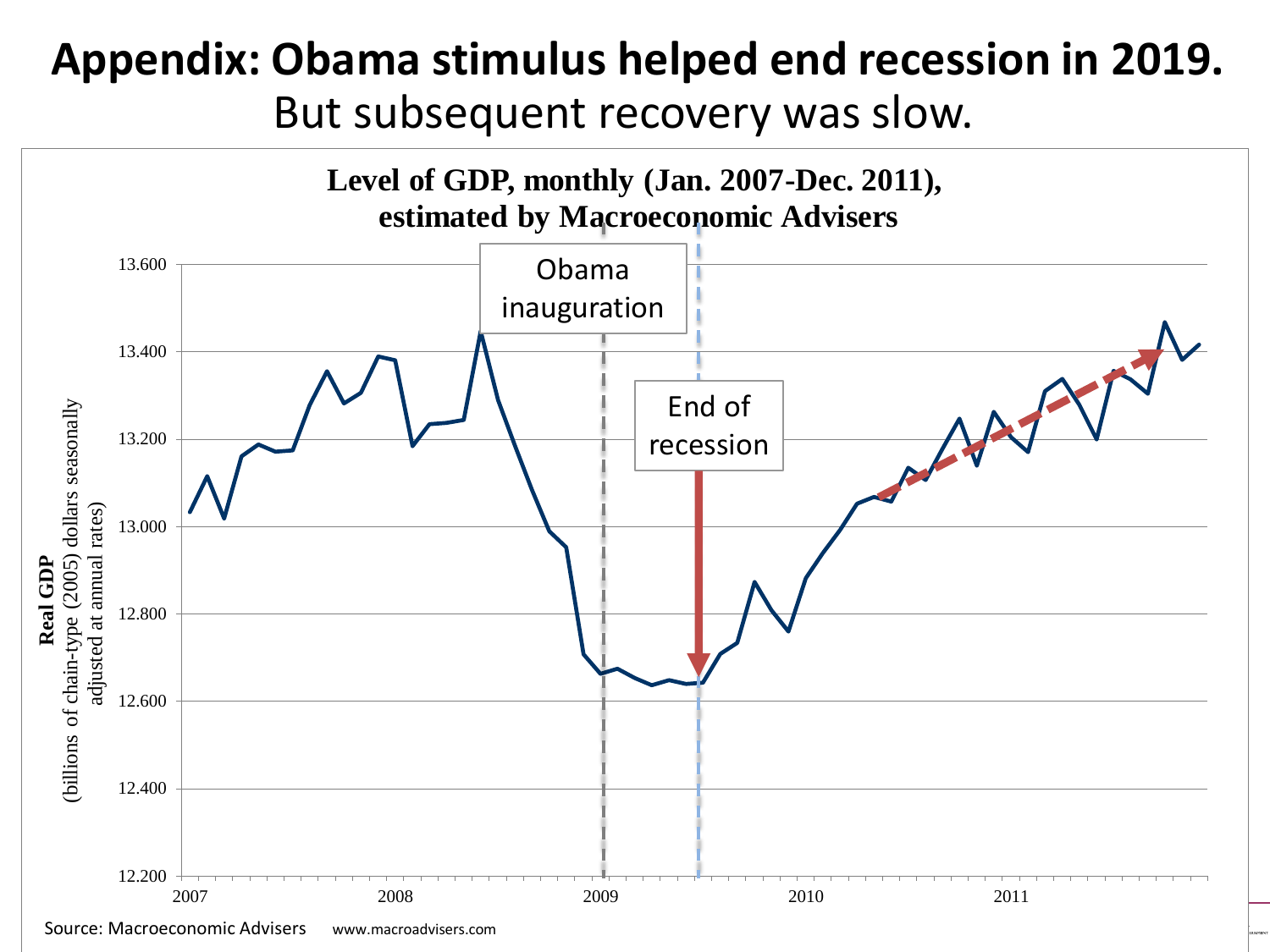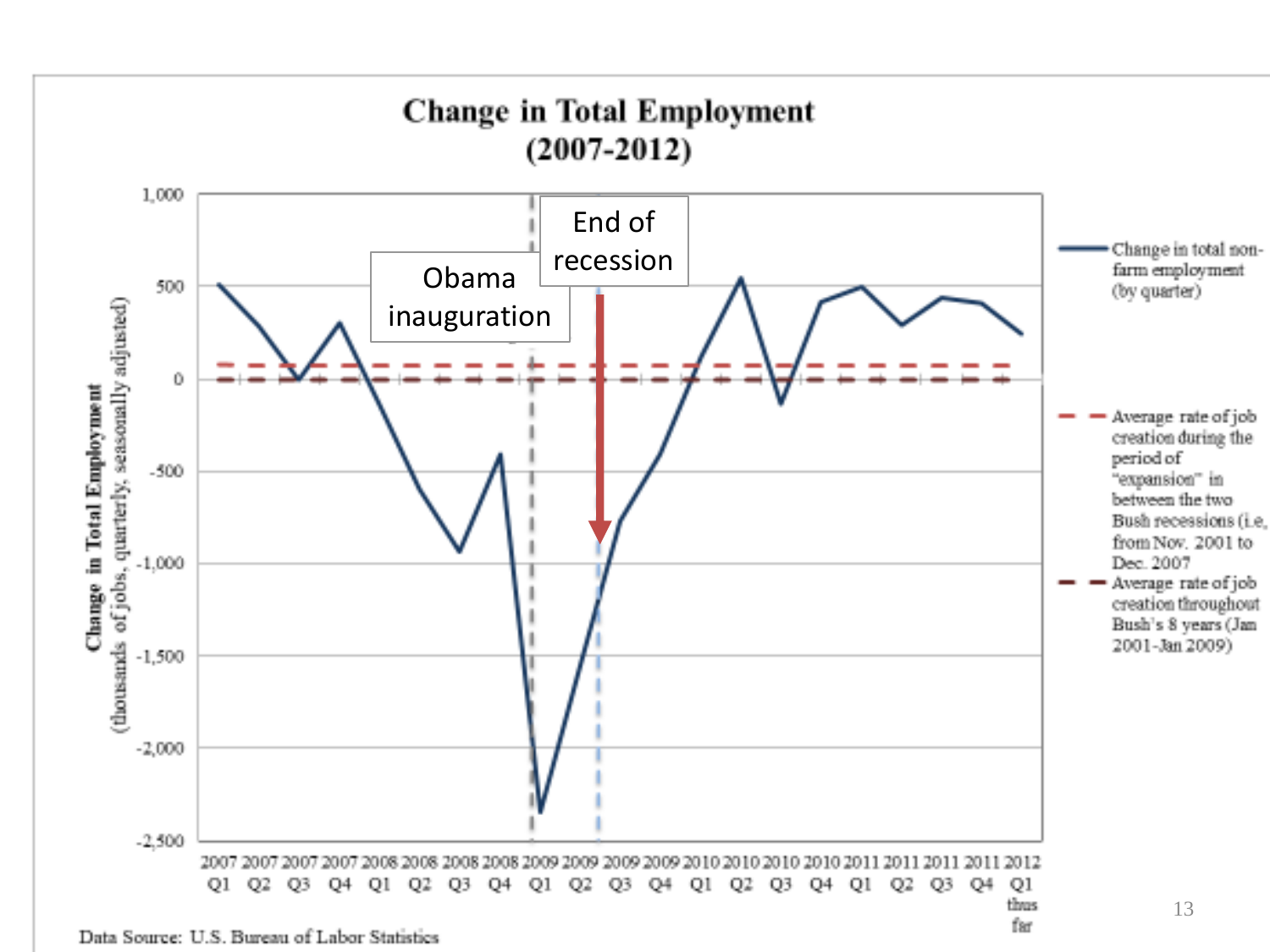### Well-anchored expectations keep inflation stable.



Source: Menzie Chinn, March 2021 14